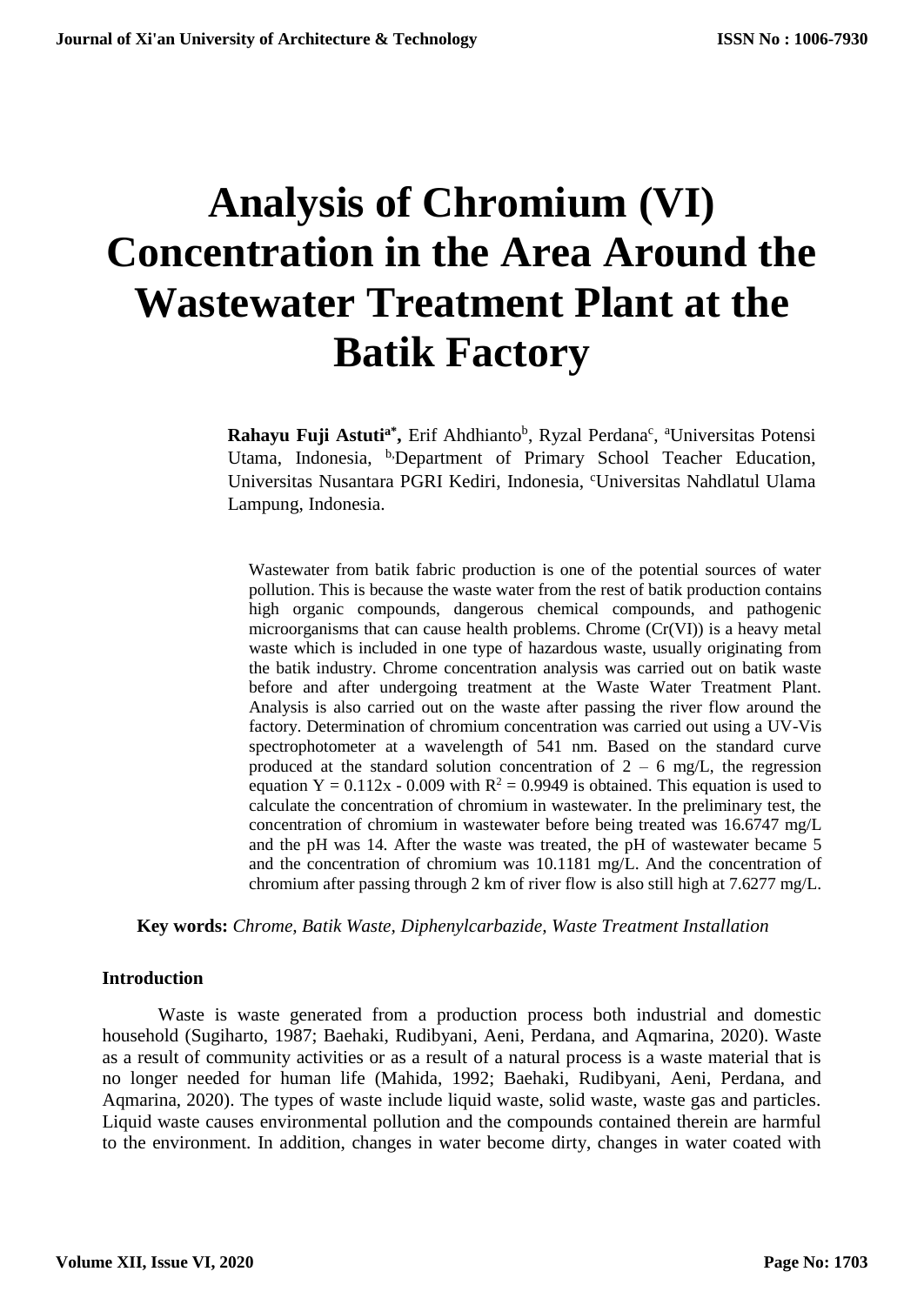oily materials or other solids that cause surface water closure. The compounds contained when exceeding the specified level causes water can not be used for the purposes as it should (Ginting, 2007).

Apart from its role as a reliable export commodity, the batik industry can have a serious impact on the environment, especially problems caused by liquid waste produced (Baehaki, Rudibyani, Aeni, Perdana, and Aqmarina, 2020). Waste water from batik production is a potential source of water pollution. This is due to the fact that batik production wastewater contains organic compounds which are quite high, contain dangerous chemical compounds and contain pathogenic microorganisms that can cause disease (Siregar, 2005).

Batik industry activities produce liquid waste containing color, suspended solids, BOD, COD, ammonia, phenol, chromium, fatty oil and pH which need to be processed before being discharged into water bodies (Mahida, 1992). Ammonia is corrosive and can interfere with disinfection with chlorine. If wastewater entering public waters has high ammonia levels, it can increase the growth of microorganisms in the waters. Cr(VI) heavy metal waste, a type of hazardous waste, can come from the batik industry, electroplating, and leather tanning (Acar and Malkoc, 2004; Loukidou *et al*, 2004; Abdi and Kazemi, 2015; Lichtfouse and Schwarzbauer, 2012; Olukanni, Agunwamba, and Ugwu, 2014). The level of chromium toxicity is so high that it is toxic to all organisms for concentrations> 0.05 ppm (Abdi and Kazemi, 2015; Olukanni, Agunwamba, and Ugwu, 2014; Nagaraj, Aradhana, Svivakumar, Shrestha, and Gowda, 2009; Hua, Chan , Wu, and Wu, 2009). Chrome is carcinogenic and can cause irritation to human skin (Metcalf & Eddy, 1991; Sharov, Plotnikova, Evseev, Rykova, 2019; Klatt and Kunze, 2009). If the batik waste water is channeled directly into the environment without any prior treatment, it will reduce the quality of the environment and endanger the communities around the effluent. A wastewater treatment plant is needed so that wastewater discharged into lakes or rivers meets the requirements for wastewater quality standards.

The main purpose of wastewater treatment is to break down the content of pollutants in water, especially organic compounds, suspended solids, pathogenic microbes, and organic compounds that cannot be broken down by microorganisms found in nature. However, there are still a number of batik industries in Indonesia whose sewage treatment systems have not been maximized. Residents around the factory still complained about the presence of wastewater that interferes with daily activities because it is dark, itchy, and smells bad. Based on this background it is necessary to analyze the concentration of chromium in batik waste before it is processed, after being processed and in river water that flows around the batik industry waste disposal.

## **Research Method**

## *Tools and Materials*

The instruments used in this research are Shimadzu-branded Uv-Vis spectrophotometer, Cuvette, Sample Bottles, Pumpkin and Volume Pipettes. While the materials used are Potassium dichromate, Diphenylcarbazide, Sodium hydrogen sulfite, Sodium hydroxide, all these materials are provided with pro analysis grade

## *Sampling*

Samples were taken from batik industry wastewater in the city of Solo before being processed, after being treated and after flowing in the river about 2 km from the factory. Each taken 3 times, to check the chromium content in the wastewater.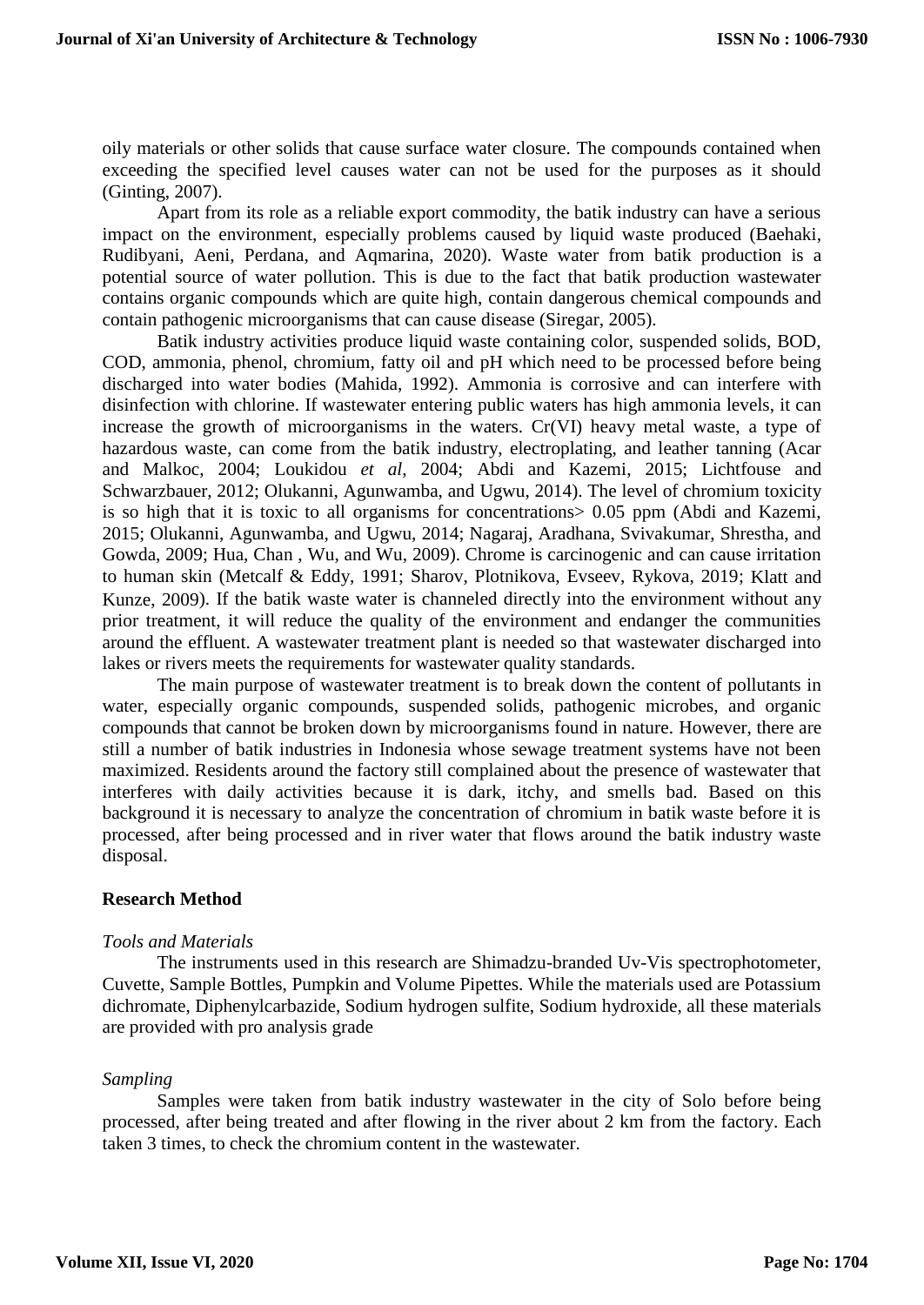#### *Sample Preparation*

Pipette as much as 100 ml of liquid waste containing Cr(VI). The waste is then put into a  $250$  ml erlenmeyer and NaHSO<sub>3</sub> solution is added dropwise until the solution is green. To the green solution is added 4 N NaOH solution until the pH of the solution becomes 8-9. Then lime water is added to form a precipitate. The solution is allowed to stand for about 10 minutes so that the sediment drops, then tested with a drop of lime water. If no precipitate has formed, the deposition process with lime water is stopped and filtered.

## *Determination of Maximum Wavelength*

At this stage, a potassium dichromate solution of 2.0 mg/L is made. Next is the addition of a solution of diphenylcarbazide as much as 2.5 ml. Dilute the solution to the mark by adding distilled water. Beat until homogeneous and wait for 10 minutes to form a perfect brownish yellow color. Absorption is measured at wavelength 530 - 550 nm.

## *Making the Calibration Curve*

At this stage, we measured 0.153 grams of  $K_2Cr_2O_7$  crystal and dissolved it with distilled water in a 1000 ml volumetric flask. Then the addition of distilled water is done until the boundary markers are homogenized (Standard Solution 1). Next make a standard solution with a concentration of 2 ppm, 3 ppm, 4 ppm, 5 ppm, and 6 ppm. Of the Standard Solution 1, pipette as much as 2.0 ml, 3.0 ml, 4.0 ml, 5.0 ml and 6.0 ml. Each of the five solutions was put into six 100 ml volumetric flasks and 2.5 ml diphenylcarbazide solution was added. Dilute the solution by adding distilled water to the mark. Beat until homogeneous, wait a few minutes for the formation of a stable color. And then make absorbance measurements with a spectrophotometer at maximum wavelength.

## *Measurement of Chrome Concentration in Batik Waste*

Measurement of sample concentrations carried out refers to research by Nagaraj, Aradhana, Svivakumar, Shrestha, and Gowda, (2009) and Minarsih (2009). The waste filtrate was acidified to pH 2 by adding a solution of  $H_2SO_4$  4 N. The solution was pipetted as much as 25.0 ml and put into a 100.0 ml measuring flask. Subsequently added as much as 2.5 ml diphenylcarbazide and diluted to the mark by adding distilled water. Beat until homogeneous, wait for 5-10 minutes until the formation of a stable color. Measure the absorbance with a spectrophotometer at the maximum wavelength.

#### **Results and Discussion**

Preliminary results of the wastewater sample before being treated, after being treated and in the river water flow about 2 km from the factory, can be seen in Table 1.

| Condition                      | <b>Color</b>  | <b>Smell</b>         | рH |
|--------------------------------|---------------|----------------------|----|
| Before treatment               | Deep blue     | <b>Typical batik</b> | 14 |
| After treatment                | Purple        | No                   |    |
| River water around the factory | Turbid yellow | No.                  |    |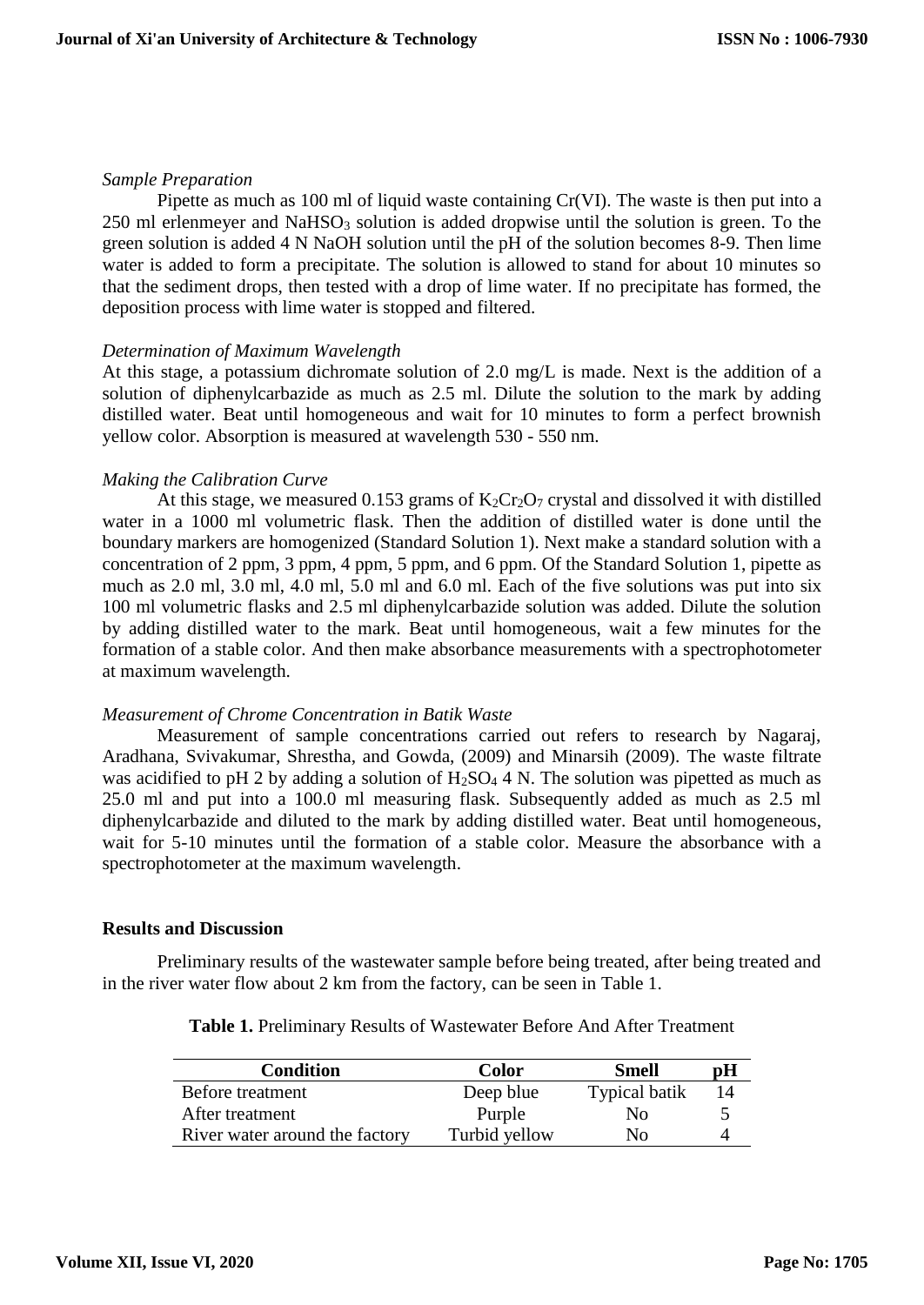The preliminary test was immediately carried out shortly after sampling. This is to avoid changes that might occur during storage. For wastewater, the time interval between sampling and inspection is 12 hours. From Table 1 it can be seen that there are clear differences in the preliminary test results between treated and treated untreated wastewater, both in color, odor and pH of the wastewater. The pH of wastewater before being treated is 14. After being treated in a sewage treatment system, the value approaches the pH parameter set in the wastewater quality standard that is 5. While the pH requirements for wastewater are 6.0 - 9.0. And in river water the pH becomes more acidic, 4.0. Next to calculate the chromium content in batik waste, the chrome standard curve is determined, and the regression equation between concentration and absorbance is determined. Chrome standard solution measured by spectrophotometer at the maximum wavelength of the scanning result is 541 nm. Addition of diphenylcarbazide is needed as a reactant to form molecules that can absorb visible light. The reagents used must meet several requirements, namely selective, sensitive, fast, quantitative and reproducible reactions, and the results of stable reactions over a long period of time (Adhyatma, 1990). From the resulting standard curve equation can be used to determine the chromium content. The results of making chrome standard curves can be seen in Table 2.

**Table 2.** Results of Measurement of Chromium Standard Solution Absorbance

|          | Concentration (mg/L) | <b>Absorbance</b> |
|----------|----------------------|-------------------|
|          | $\frac{2}{3}$        | 0.212             |
|          |                      | 0.326             |
|          | $\frac{4}{5}$        | 0.457             |
|          |                      | 0.534             |
|          | $\overline{6}$       | 0.668             |
|          |                      |                   |
|          |                      |                   |
| 0,7      |                      |                   |
| $_{0,6}$ |                      |                   |
| 0,5      |                      |                   |
|          |                      |                   |
| 0,4      |                      |                   |
| $_{0,3}$ |                      |                   |
|          |                      |                   |
| 0,2      |                      |                   |
| 0,1      |                      |                   |
|          |                      |                   |

0 + 0 1 2 3 5 6 7 4 Concentration (mg/L)

**Figure 1.** Chromium Standard Solution Calibration Curve

Absorbance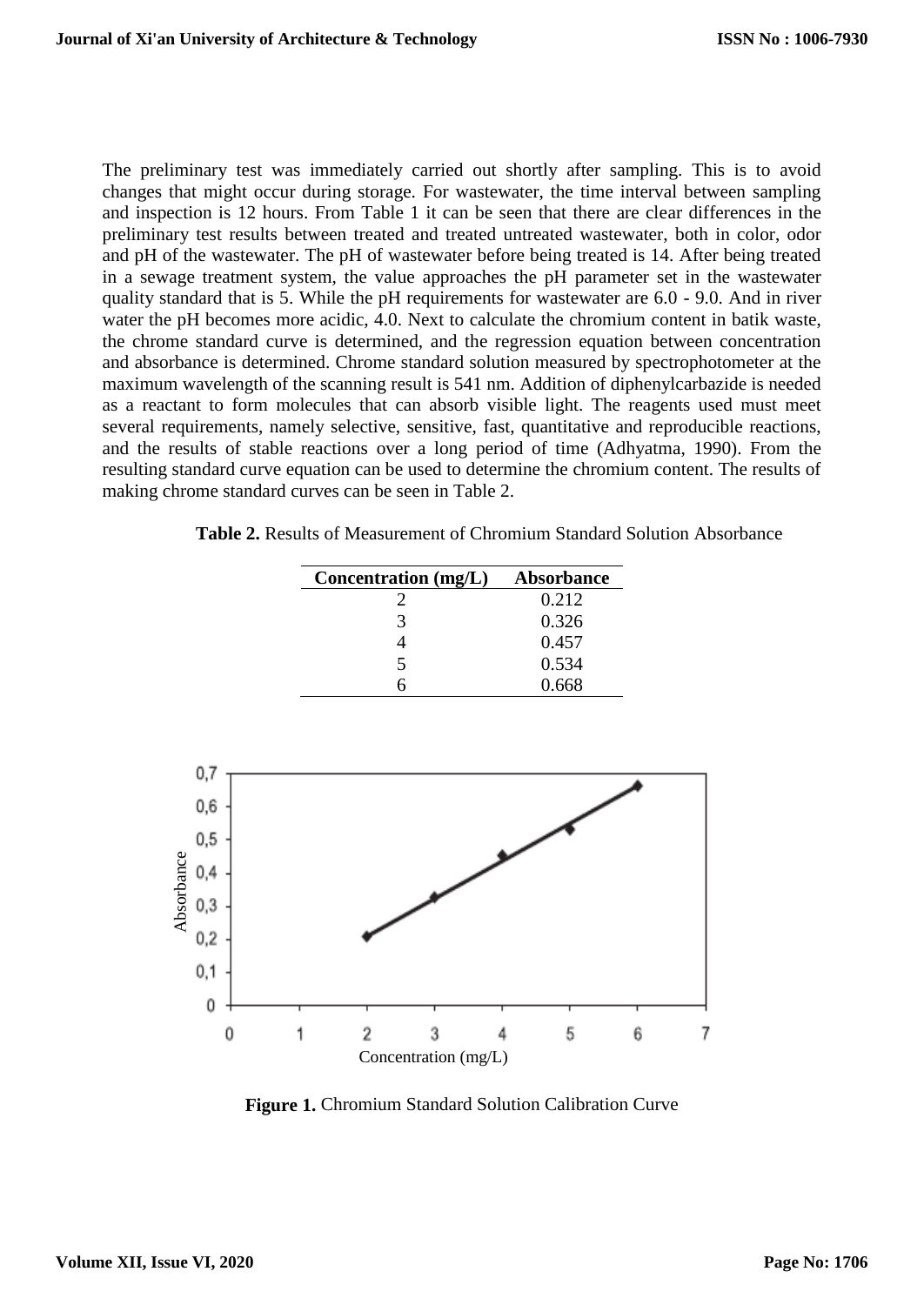Based on the results of absorbance measurements of the standard chromium solution, the regression equation  $y = 0.112x0.009$  with the correlation coefficient  $(R^2) = 0.9949$  is obtained. The results of the regression equation have a good correlation coefficient between chromium concentration and absorbance (Musiam and Alfian, 2017). This shows that the regression equation can be used to calculate the concentration of chromium in batik waste water samples. The chromium standard solution curve can be seen in Figure 1.

Furthermore, the determination of the concentration of chromium in wastewater before treatment, after treatment, and after passing the river flow. Test results for determining the concentration of chromium in wastewater can be seen in Table 3.

| <b>Condition of</b><br>Wastewater | <b>Concentration of Chromium</b><br>(mg/L) | <b>Average Concentration</b><br>(mg/L) |
|-----------------------------------|--------------------------------------------|----------------------------------------|
| <b>Before</b><br>Treatment        | $17.3606 \pm 0.7654$                       |                                        |
|                                   | $15.9653 \pm 0.6789$                       | $16.6747 \pm 0.6980$                   |
|                                   | $16.6984 \pm 0.7021$                       |                                        |
| <b>After Treatment</b>            | $10.3839 + 0.2458$                         |                                        |
|                                   | $9.9188 \pm 0.2217$                        | $10.1181 \pm 0.2396$                   |
|                                   | $10.0513 \pm 0.2295$                       |                                        |
| In river water                    | $8.5234 \pm 0.9023$                        |                                        |
|                                   | $6.7763 \pm 0.8547$                        | $7.6277 \pm 0.8744$                    |
|                                   | $7.5833 \pm 0.8689$                        |                                        |

**Table 3.** Test Results of Chrome Concentration Determination in Wastewater

The results of the determination of the concentration of chromium in wastewater before treatment have an average level of chromium is 16.6747 mg/L. Whereas after being processed the concentration becomes 10.1181 mg/L. And the river water flow has a concentration of 7.6277 mg/L. From these results it can be seen that after being processed, the chromium content has decreased, which is equal to 6.5566 mg/L. Likewise in river water flowing 2 km near the factory. The concentration of chromium in treated wastewater and flowing in river water still greatly exceeds the required threshold value of 1.0 mg / L (Adhyatma, 1990). This shows that the Waste Treatment Plant owned by the factory has not been maximized and needs to be adjusted again. So the chromium content produced can meet the quality standards of wastewater in the textile and batik industries. A good treatment of waste is removal of heavy metals and phosphorus compounds by applying an alkaline solution (for example lime water) to form hydroxide deposits of these metals or hydroxyapatite deposits. Especially for wastewater treatment containing hexavalent chromium, before it was precipitated as chrome hydroxide  $[Cr(OH)_3]$ , it was first reduced to trivalent chrome by applying a reductant (FeSO<sub>4</sub>, SO<sub>2</sub> or Na2S2O5) (Klatt and Kunze, 2009; Mahida, 1992; Nagaraj, Aradhana, Svivakumar, Shrestha, and Gowda, 2009).

#### **Conclusion**

The results of the study give different characteristics between wastewater before it is treated, after being treated and after passing the river flow. The pH of treated wastewater that has passed through the river flow does not meet the standard requirements for wastewater, which is 6.0 - 9.0. The results of the determination of the concentration of chromium in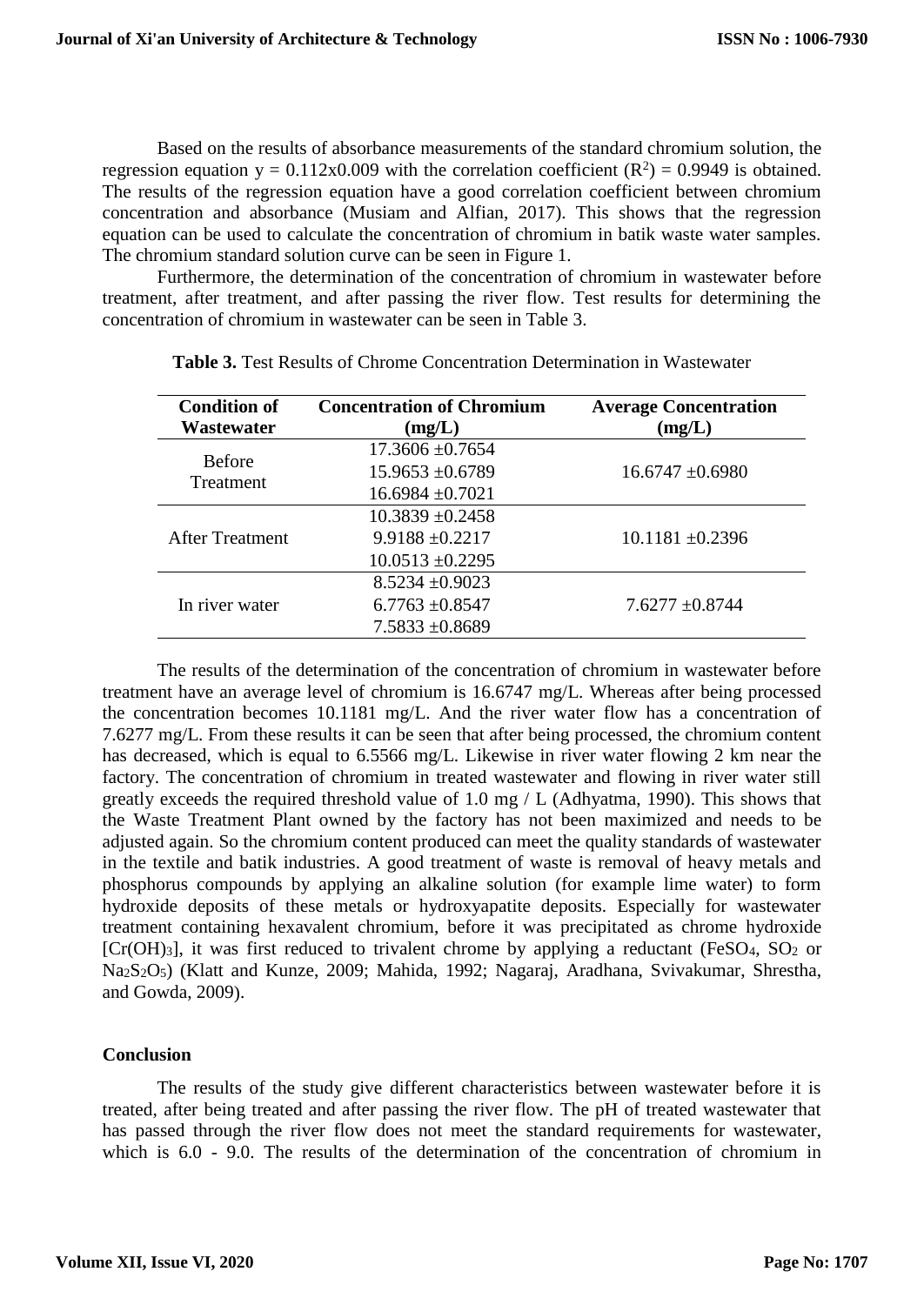wastewater after treatment have decreased, but the concentration still exceeds the threshold value required for the textile and batik industry wastewater quality standards, which is 1.0 mg/L.

#### **Acknowledgements**

The researcher would like to thank Lembaga Pengelola Dana Pendidikan (LPDP) Indonesian endowment fund for education, Finance ministry of Indonesia for supporting this research.

#### **References**

- Abdi, O. and Kazemi, M. (2015). A Review Study Of Biosorption Of Heavy Metals And Comparison Between Different Biosorbents. J. Mater. Environ. Sci., 6(5): 1386-1399.
- Acar, F. N. and Malkoc, E. (2004). The Removal Of Cr(VI) From Aqueous Solutions By Fagus Orientalis L. Bioresource Technology, 94: 13 - 15.
- Adhyatma (1990). *Syarat-Syarat dan Pengawasan Kualitas Air.* Peraturan Menteri Kesehatan Republik Indonesia No. 416/MENKES/PER/IX/1990
- Baehaki, F., Rudibyani, R. B., Aeni, S. R. N., Perdana, R., and Aqmarina, S. N. (2020). Utilization of *Salacca zalacca* Seeds As Chromium(VI) Adsorbents. *Tche Quimica*, 17(34).
- Ginting, P. (2007). *Pengolahan dan Limbah Industri*. Bandung: Yrama Widya.
- Hua, L., Chan, Y. C., Wu, Y. P., and Wu, B. Y. (2009). The Determination Of Hexavalent Chromium  $(Cr^{6+})$  In Electronic And Electrical Components And Products To Comply With Rohs Regulations *Journal of Hazardous Materials*, 163: 1360 – 1368.
- Klatt, V. and Kunze, J. (2009). The Determination of Chromium VI in Wastewater Using GFAAS After Extraction as Diphenylcarbazide Complex. *Atomic Spectroscopy*, *30*(6),  $185 - 190.$
- Lichtfouse, E. and Schwarzbauer, J. (2012) Environmental Chemistry For A Sustainable World Volume 1: Nanotechnology And Health Risk. New York: Springer.
- Loukidou, M. X., Zouboulis, A.I., Karapantsios, T.D., and Matis, K.A. (2004). Equilibrium And Kinetic Modeling Of Cr(VI) Biosorption By Aeromonas Caviae Colloids And Surfaces A: Physicochem. Eng. Aspects, 242: 93-104.
- Mahida, U.N. (1992). *Pencemaran Air dan Pemanfaatan Limbah Industri.* Jakarta: Rajawali Press.
- Metcalf & Eddy, Inc. (1991). Wastewater Engineering: *Treatment, Disposal, Reuse, 3rd Ed*. (Revised By: G. Tchobanoglous And F.L Burton). New York: McGraw Hill, Inc.
- Minarsih, T. (2009). Analisa Pengaruh Adanya Instalasi Pengolahan Air Limbah Terhadap Kadar Krom Pada Limbah Pabrik Batik di Kabupaten Pekalongan. *Jurnal Farmasi Indonesia*, 6(*3*), 1–5.
- Musiam, S. dan Alfian, R. (2017). Validasi Metode Spektrofotometri UV Pada Analisis Penetapan Kadar Asam Mefenamat Dalam Sediaan Tablet Generik. Jurnal Ilmiah Ibnu Sina, 2(1).
- Nagaraj, P., Aradhana, N., Svivakumar, A., Shrestha, A. K., and Gowda, A.K. (2009) Spectrophotometric Method For The Determination Of Cr(VI) In Water Samples. Environmental Monitoring and Assessment, 157: 575 – 582.